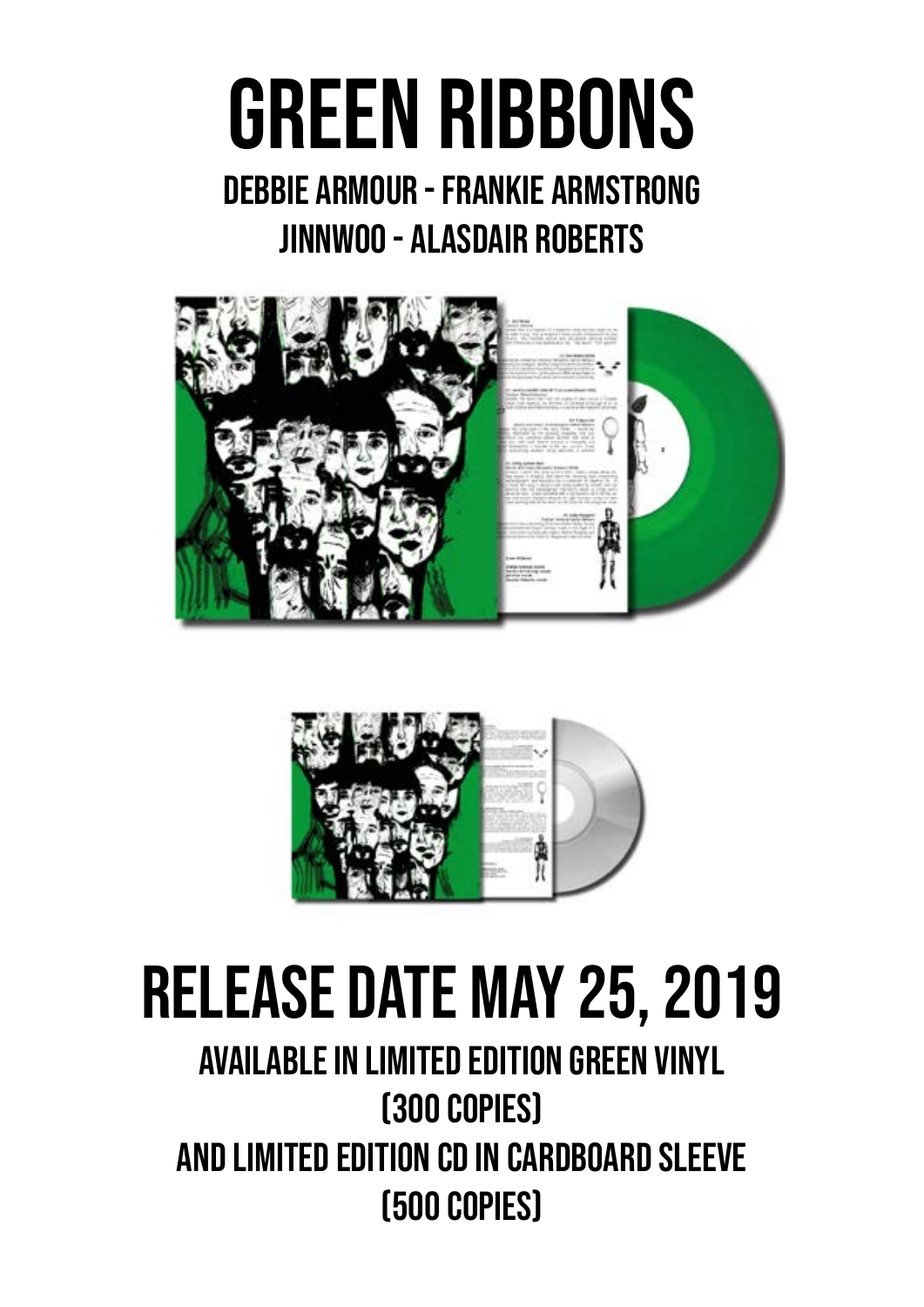

## GREEN RIBBONS

Green Ribbons is a project dedicated to the celebration of unaccompanied song. The current line-up features Debbie Armour (Burd Ellen), Frankie Armstrong, Alasdair Roberts and Benjamin "Jinnwoo" Webb (Jinnwoo, Bird in the Belly). Their debut release is an intimate collection of traditional and newly composed songs. Recorded live at Studio 95 in Brighton by engineer Tom Pryor, GREEN RIBBONS sees each artist featured solo, in duet and in full ensemble. Ben "Jinnwoo" Webb brought the project together in July of 2018:

"Very broadly speaking, unaccompanied singing seems to have gone out of fashion in more recent years – but it's always something I have enjoyed performing and listening to when I've had the chance. I wanted to get a group together whose voices I feel really lend themselves to storytelling, and focus purely on the voice and the stories. We wanted to make something very rough around the edges and unpolished, a kind of documented swapping of songs…"

Of the track that gives its name to the project and album, he says:

"I found these words in the Bodleian Archive and set them to my own melody. Green Ribbons were used to label people as 'insane' in the 1800s. I enjoyed the historical reference to mental health, a subject which features in some of my own writing. I liked, too, the directness of the lyric."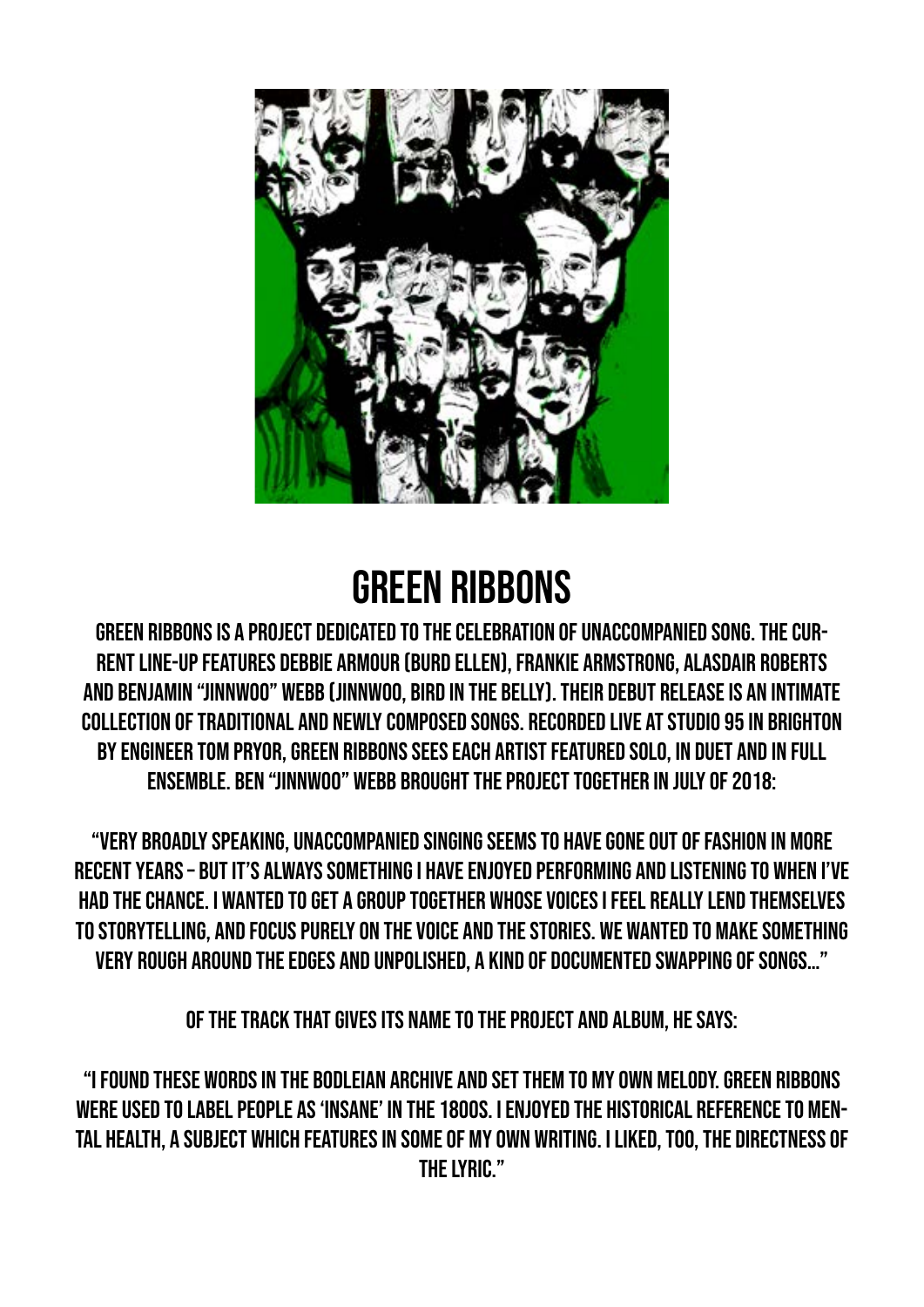## **CONTACT**

### MATIière mémoire éditions e-mail : info@matiere-memoire.com website : www.matiere-memoire.com

Send us an email to receive a press kit with promo CD by mail or to receive a digital sound file. Exclusively for journalists and professional music critics.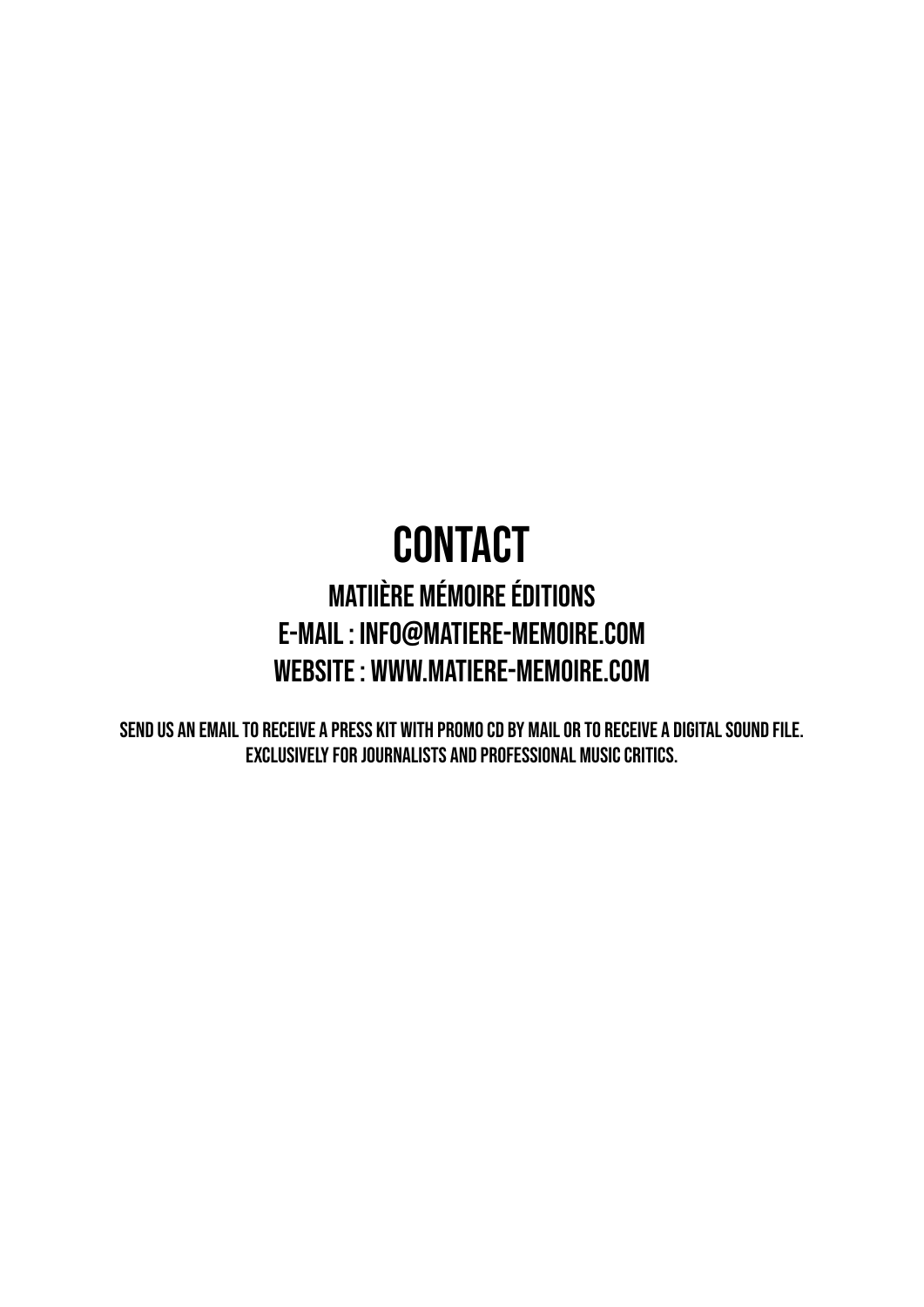

# GREEN RIBBONS

Debbie Armour - Frankie Armstrong Jinnwoo - Alasdair Roberts